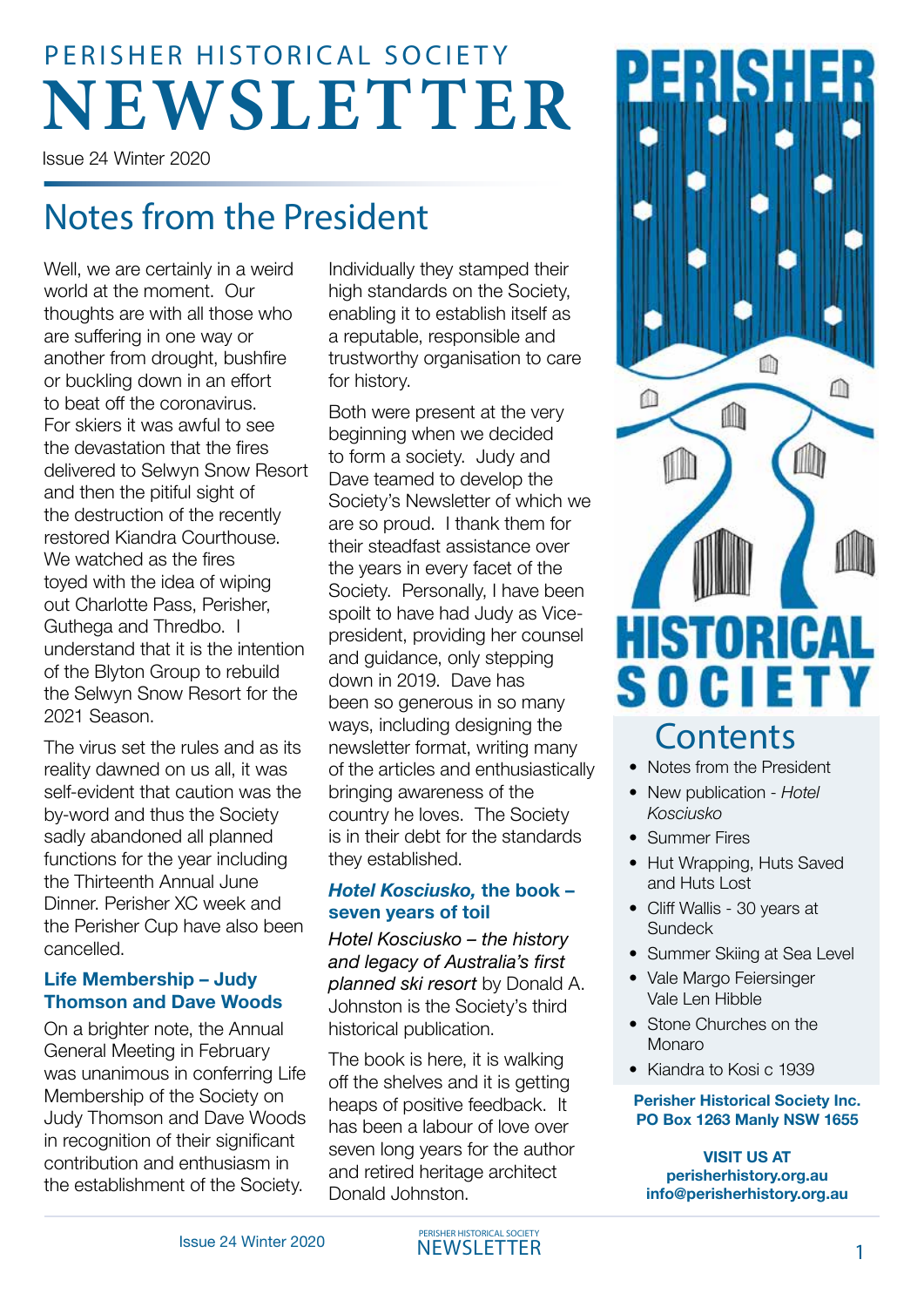Finding the original drawings of the hotel captured Donald's interest and his archival search commenced. In discovery phase, a significant act was to place a notice in the 'RSVP' column of the Saturday *Sydney Morning Herald*. A virtual fount of information flowed from the families of people who had worked at the Hotel. He was almost overwhelmed with material and images.

Donald is to be congratulated for his tenacity and success. It is a worthy document, filled with wonderful images and stories of the time and is a must have book for the skier's library.

The Society is delighted to have fulfilled its role in sponsoring and publishing this important and very entertaining book.

#### **PHS Website**

Have you visited the Society's revitalised website (perisherhistory.org.au)? We have retained Vergil Iliescue from Greybeard Systems to assist us. Vergil has worked with SLOPES to achieve their very successful site and has a collaborative approach. Our challenge has always been that our needs do not fit well with available offerings; all required shoehorning our needs into a system that almost but never quite fit with our needs. Worse, this approach meant that features of the CMS design software were denied to us as our site developed.

I am delighted that Jan Glover and Peter Southwell-Keeley have thrown themselves into the task of populating the site. The layout of the website is emerging and will always be amorphous as it

reacts to our experience and the material at hand. We would be delighted to hear your thoughts on subject areas that appeal to you. There is plenty to do, so we are keen to hear from anyone who would like to join our happy throng and we can chat about how you might get involved.

### Snow Australia Medal

A further high-note for 2020 is that Snow Australia (the revamped Australian Ski Federation, ASF) has struck a new award – the Snow Australia Medal - to recognise significant winter athletes. Past icons have been recognised and our own dear friend, Bill Day, a three time Olympian, is one of the initial recipients. Our hearty congratulations. See more at <https://www.snow.org.au/legacy/>

#### International

I note the passing of John Fry, journalist, Past President of ISHA (International Skiing History Association), creator of NASTAR, recognised internationally for his passion for skiing, ski journalism and a driving force in ski history. John was a charming man who reached out to Australian ski history, creating a firm bond. I commend you to search and read his story. We offer our condolences to his wife and family on their loss.

My best wishes to all, Philip Woodman *philip@perisherhistory.org.au*



### NEW PUBLICATION

*Hotel Kosciusko: The history and legacy of Australia's first planned alpine resort*

by Donald A. Johnston

Built in 1909 by the NSW Tourist Bureau to address the demands of emerging alpine tourism, the Hotel in the Diggers Creek valley of the Kosciusko National Park, became a vibrant year-round playground for many decades. It was the birthplace of organised skiing in the Kosciusko region at the beginning of the 20th Century.

Researched and written by Donald A. Johnston, Heritage Architect, it contains over 300 pages detailing the Hotel's life, many rare photographs, maps, brochures, architectural plans and Hotel memorabilia.

### Order your copy here:

[https://perisherhistory.org.au/](https://perisherhistory.org.au/hotel-kosciusko-order-form/) [hotel-kosciusko-order-form/](https://perisherhistory.org.au/hotel-kosciusko-order-form/)

### \*\* STOP PRESS \*\*

Hotel Kosciusko book NSW Premier's History Awards 2020 We have been shortlisted!! Winners announced - Friday 4 September Details and judges' comments at [https://www.sl.nsw.gov.au/awards/nsw-community-and](https://www.sl.nsw.gov.au/awards/nsw-community-and-regionalhistory- prize/2020-shortlisted-hotel-kosciusko-history-and-legacy)[regionalhistory-prize/2020-shortlisted-hotel-kosciusko-history-and](https://www.sl.nsw.gov.au/awards/nsw-community-and-regionalhistory- prize/2020-shortlisted-hotel-kosciusko-history-and-legacy)[legacy](https://www.sl.nsw.gov.au/awards/nsw-community-and-regionalhistory- prize/2020-shortlisted-hotel-kosciusko-history-and-legacy)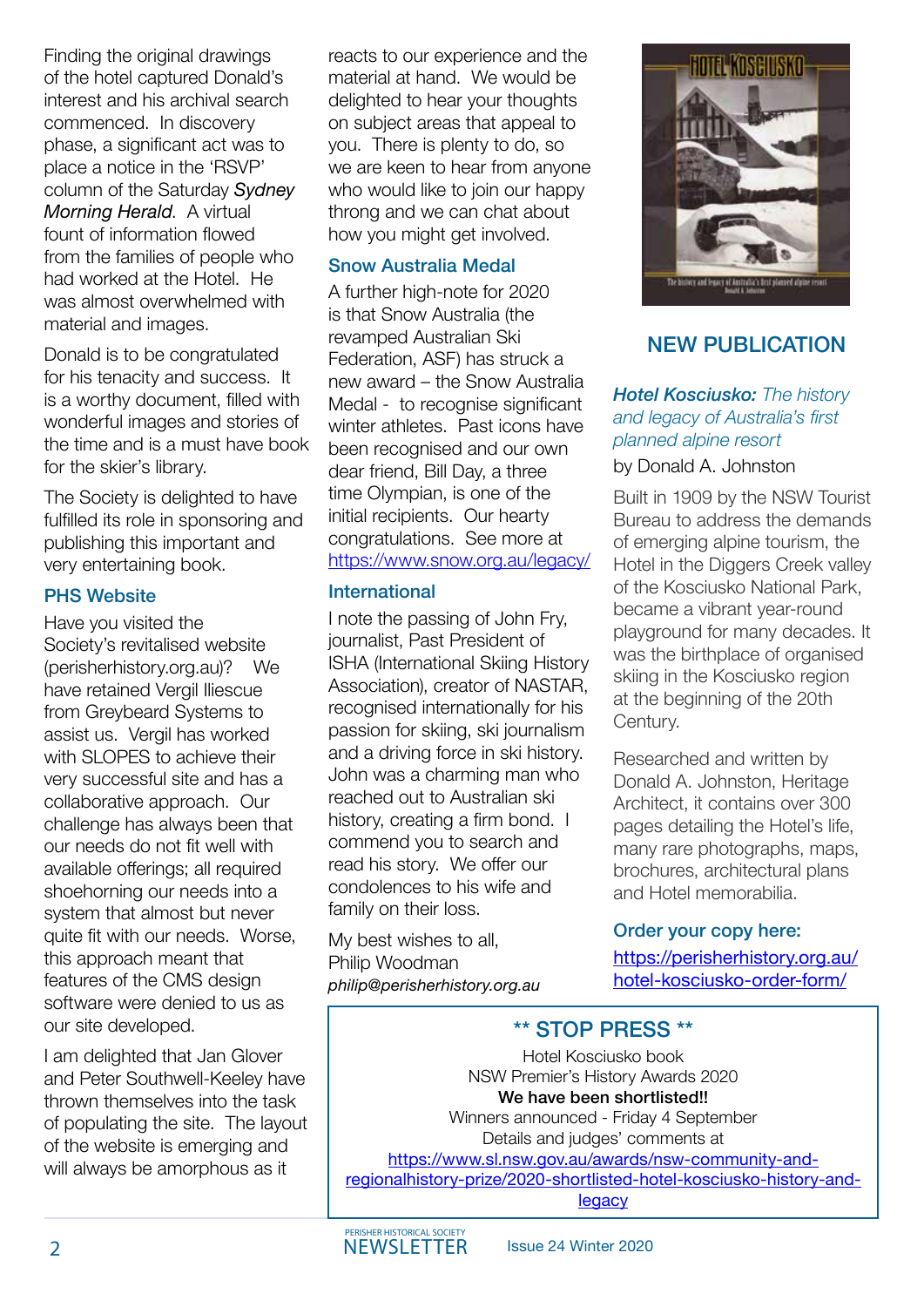### Summer Fires

#### *by Dave Woods*

*Dave Woods was part of the small group that established the PHS and was recently elected a Life Member of the Society. Dave worked for many years with the NPWS and now is an environmental consultant. He and his wife Nicky and their family live at Moonbah, out of Jindabyne, and have a cottage and a bush block at Mallacoota. At the end of February, Dave sent this report to the Society.*

It's been an *'aestas horribilis'* of a season with the fires. Moonbah had a number of high threat days but the expected fire front and ember attack didn't eventuate. Given the strength of some of the winds, we are still dumbfounded that fires to our southwest, west and northwest didn't reach us. We relocated the kids to Nic's sister in the Southern Highlands. only to have them evacuate a second time. Nic booked a flat at McMahons Point and sent them all to Sydney to escape the threat and give them a holiday of sorts. (Mallacoota was obviously canned and for most of January inaccessible.) When the fire risk had diminished in the southern parts of the Snowy Mountains, Nic joined them in Yass and from there undertook tourist activities in Canberra each day.

 On one of those days Nic was slightly delayed as she pulled off to the side of the road to take a work call. That 15 minutes prevented her car being pummelled by large hail. As they drove through Canberra to Questacon the destruction of buildings and car windows unsettled the kids so much they



*Above: Smoke and fiery skies at Moonbah*

headed back to Yass. Then a few days later we had very strong winds at Moonbah. I popped outside to make sure everything was okay and noticed one of the animal cages was missing. Eventually found it on the roof, hooked around the satellite dish... that's a 90 kg metal cage (2 m x 2 m x 1.8 m). On a positive note, hooking-around the dish probably prevented the cage rolling on to the north side of the roof where vacuated tubes and solar panels are positioned. That would have cost a lot to repair/replace. The dish belongs to NBN, so other



*Animal cage on the roof*

than the inconvenience of not having internet for a week, there was no cost to us.

As for Mallacoota...a miracle! I knew three days after the fire that went through the town that the cottage was intact. The neighbours I spoke to spent two nights down at the jetty watching the inferno circle around the area. About three weeks ago I finally got back into Mallacoota after procuring a permit. There were two burnt spots in the grass and the front step had a burnt spot and blistered paint. How the leaf litter underneath the step that I failed to remove didn't janite is miraculous. There's a simple Colorbond shed in the backyard and when I opened the door there were charcoal particles sitting on cardboard and other burnable items.

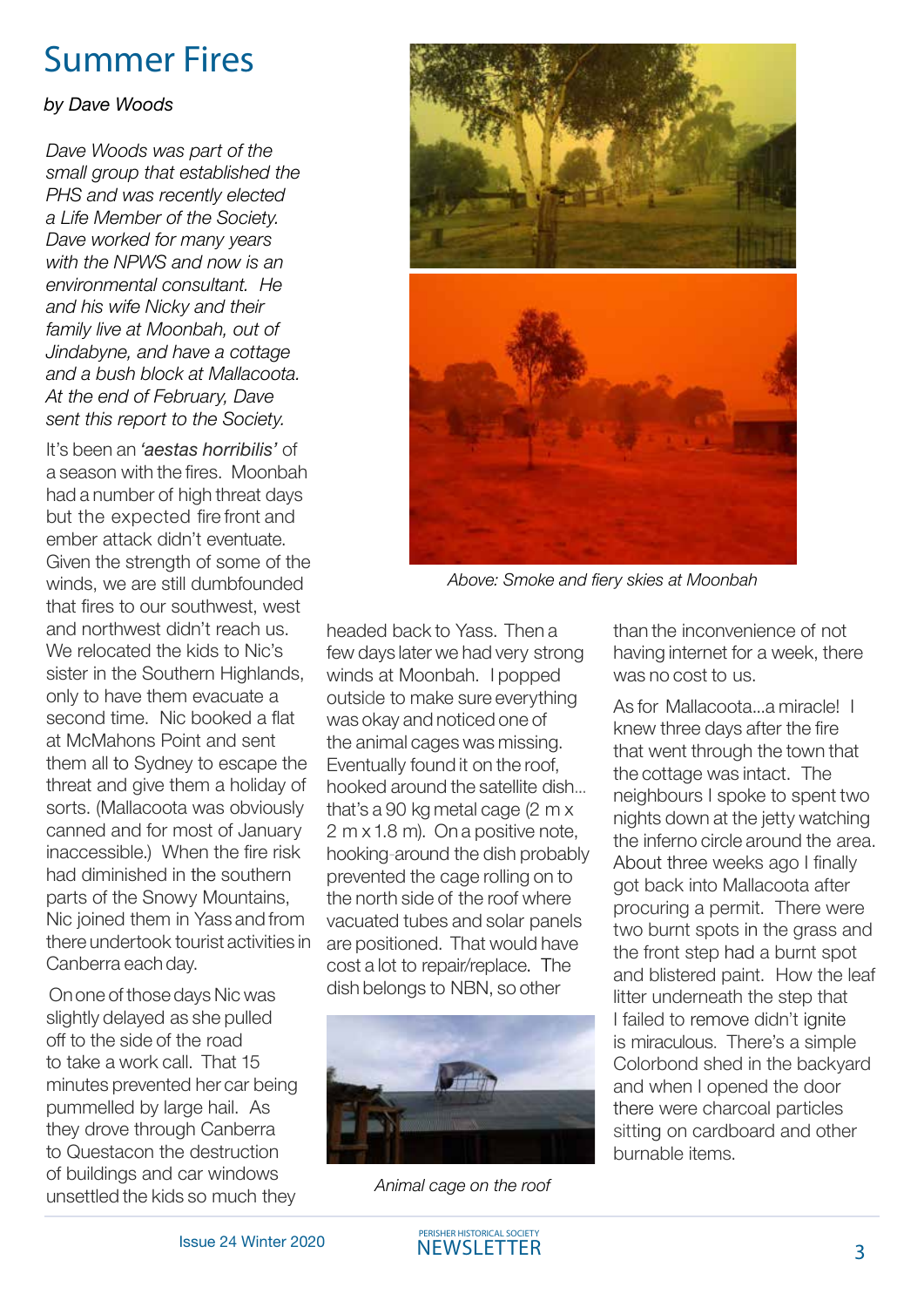

*Blistered paint*

Driving around Mallacoota was slightly surreal. Large sections of no bushfire or devastation, then a row of houses missing. In some cases gardens were intact but you knew where a house used to be by the collapsed roofing. Nearly all of the public infrastructure associated with beach access, picnic grounds, walkways and retaining walls have been burnt...very little to the south, west and northwest escaped. Our cottage is on the northern side of town but had every right to be consumed because of its proximity to a council bush reserve. Most of the bush reserve didn't burn and when I went for a walk anticipating to find a large dozer break to account for stopping the fire, there wasn't one...the fire went out on its own. Yet a few hundred metres further on, where the reserve gullies and meets a small cove in the lake, it was totally consumed, as were the houses around it. This part of the reserve is technically littoral rainforest.

As for the block 20 km upstream, it burnt about two weeks after the main event. I watched on the map the fire slowly infilling areas in the upper Wallagaraugh River. It burned over three days and when I got in there a few weeks ago, it was best described as a *Fire survivors*

good fuel reduction prescribed for a scrubby coastal forest. So I got the burn I wanted to help me with my track down to the river and for ecological reasons... just lucky. The neighbours to the south only lost a shed but were lucky not to have lost the house... they vacated to Eden. Because there was active fire and uncleared fire trails in the area, it was too dangerous (and illegal) to access the block via the fire trails either from NSW or Victoria, so I boated upstream from Gypsy Point. Overall that part of the Wallagaraugh River escaped with a low to mid-intensity fire (some canopy scorch). So it will recover very quickly. I now have to work with this window and complete my tracks otherwise it will scrub up and I'll have lost the advantage (without bringing in machinery which I don't wish to do).

After being on high bushfire alert and preparing for the 'big fire', I've found it hard to get back into the groove of work. At least most of my jobs at the moment are located in unburnt areas and there's still an expanse of unburnt vegetation in the south end of Kosciuszko National Park (although that expanse will be my next season's bushfire risk), but for the moment everything is green and we've had plenty of rain.



#### *The Australian* Thursday 16 January 2020

The historic Towong Hill Station, where *Silver Brumby* author Elyne Mitchell and her family have lived for generations, has been gutted, with only the walls appearing to remain of the massive homestead that overlooks the Murray River and Snowy Mountains.

As hundreds of Victorians made their way back into fire-ravaged towns to survey the damage, photos of the homestead, built in the early 1900s just outside Corryong, show the building is almost unrecognisable since being hit by an inferno on Saturday.

The large two-storey homestead, said to have boasted 27 rooms, two kitchens and eight bedrooms, was where Mitchell wrote books romanticising the Snowy Mountains, its brumbies, and life on the region's cattle stations.

Current owner John Mitchell, a cattle identity and well-known philanthropist, declined to comment. See also

[https://www.visituppermurray.](https://www.visituppermurray.com.au/places/towong/) [com.au/places/towong/](https://www.visituppermurray.com.au/places/towong/)

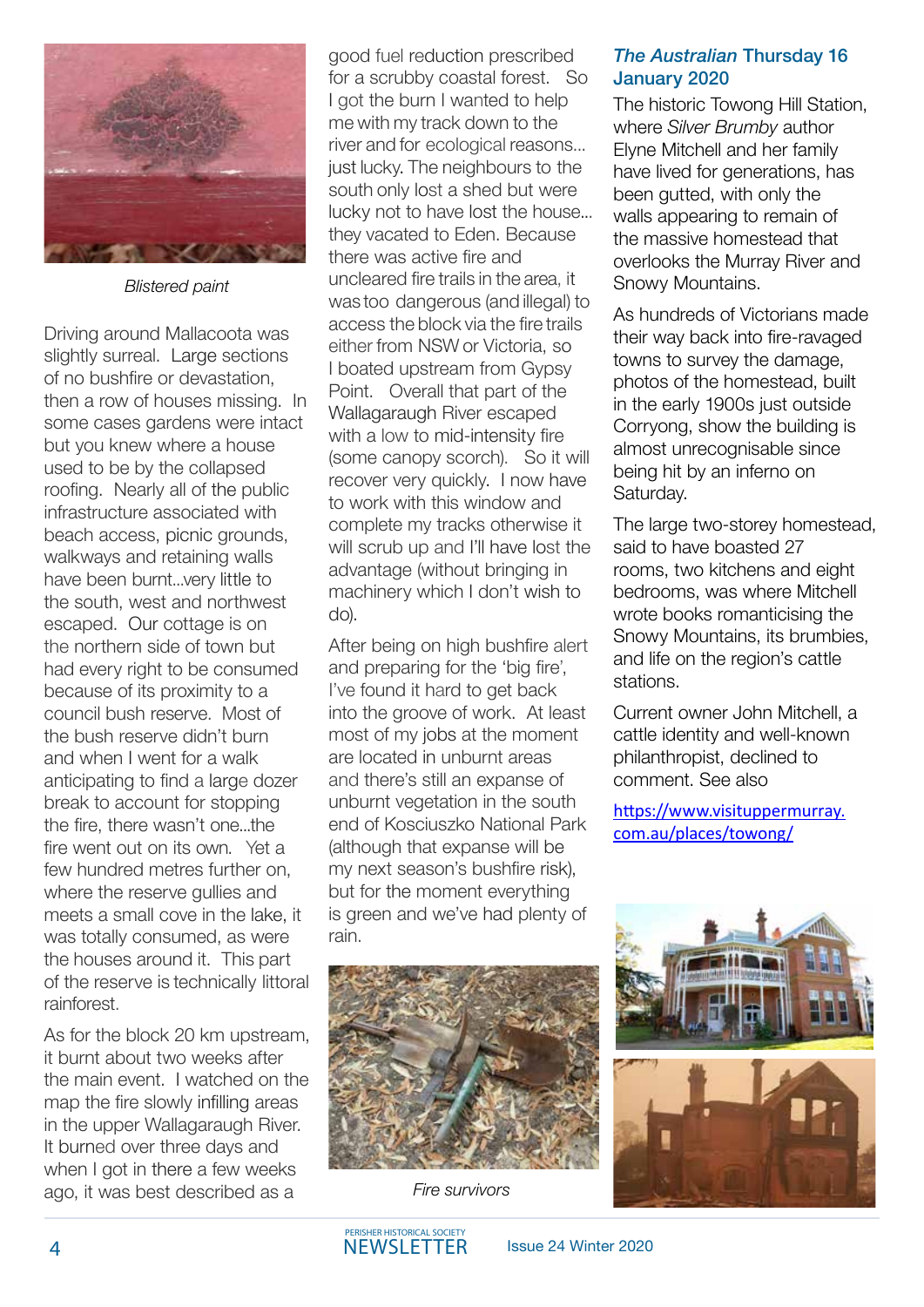### Hut Wrapping, Huts Saved and Huts Lost

*by Megan Bowden (NPWS)*

The last bushfire season was unprecedented and tragic for many affected communities. The bushfires were exacerbated by extreme weather events – high temperatures, strong winds and intense drought conditions. Firefighting is a dangerous business, yet last summer saw amazing effort and heroic actions to save assets and historic huts in the Kosciuszko National Park.

Despite this, unfortunately ten huts and four buildings at Kiandra were lost. Huts lost included Delaneys, Sawyers, Happy Jacks, Brooks, Four Mile, Round Mountain, Bradley & O'Briens, Vickeries and Farm Ridge/Linesmans. Kiandra buildings lost included the Courthouse, Wolgals, Mathews and Pattersons.

National Parks and Wildlife Service (NPWS) crews mowed and cleared areas around huts and other historic buildings before summer which assisted in providing protection for some of the huts. During the fires, dozers were used to construct

earth breaks around huts where possible. These lines are now being rehabilitated after the fires.

Where possible, crews were dispatched to protect huts - spraying foam on and around buildings and staying to fight the fire where safe. Aircraft were also used to spray foam and retardant on and around structures. Retardant is applied as a red liquid and has the advantage of providing protection for several days after application. Even as it dries, it works by a chemical reaction which removes the oxygen when heated by fire.

Mackeys hut was nearly burnt three times early in January. NPWS crew in an aircraft, who were searching and retrieving walkers, were able to divert the fire away from one side of the hut. The next day the crew landed again and quickly extinguished the fire approaching the hut on another side. Later in the week the wind drove the fire back to the hut again where crews were again able to provide protection. Another

great save involved Townsends hut where the fire jumped the Murrumbidgee River and was racing up towards Townsends and would then have headed towards Currango. Luckily Air Bosses (fixed wing aircraft) were available to scoop water from nearby Tantangara Reservoir and slow the progress of the fire to enable crews to get around it.

Other actions included wrapping huts in thermafoil. This technique was first seen by one of our firefighters when on secondment to USA and has been tried during a number of fires. Our crews headed out to huts with ladders, rolls of foil, tape and nails, which raised quite a few eyebrows from people wondering what it was all being used for! For wrapping, strips of foil are nailed over timber walls and windows, using tape to seal any gaps. The thermafoil looks like sisalation and helps protect the huts from ember attack as well as radiant heat.

*Coolamine Homestead was wrapped in thermafoil to assist with fire protection*



**ISSUE 24 Winter 2020** PERISHER HISTORICAL SOCIETY NEWSLETTER 5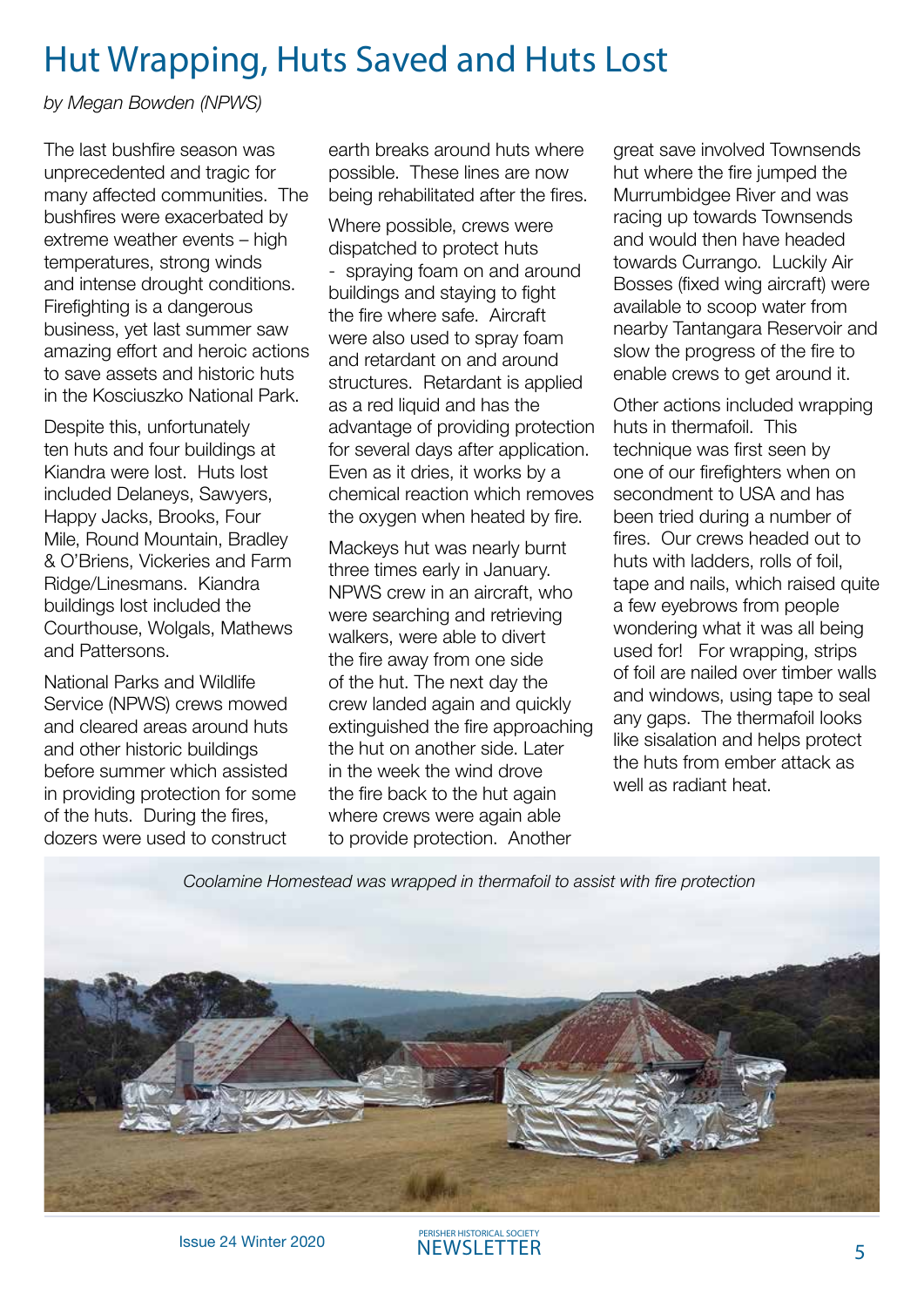Post fire, NPWS officers are still assessing what has been impacted by fire. Historic huts and sites that have been affected have been recorded and artefacts and materials salvaged. Structures and parts of structures, e.g walls and chimneys that are still standing have been assessed by engineers and made safe to ensure they will keep standing until a decision is made about what to do with the sites. Contractors have been used for the sites containing asbestos, including those at Kiandra. At the Kiandra courthouse, the big metal beams and other materials were carefully removed with a crane to access artefacts underneath.

Consultation has commenced with the Kosciuszko Huts Association to discuss rebuilding or commemoration of sites. There are over 70 huts in Kosciuszko National Park and each one is different: they are significant architecturally, historically and socially, as well as for their current use.

Please contact NPWS or Kosciuszko Huts Association if you have any information or photos of the burnt huts before the fires or would like to assist with conserving huts in KNP. Photo captions



*Bill Jones Hut was wrapped in thermafoil and had an earth break constructed around it for fire protection.*



#### *Left:*

*Delaneys Hut was rebuilt after 2003 fires by NPWS and KHA volunteers and unfortunately was burnt again in 2020.*

#### *Below:*

*Happy's Hut (also known as Montagues's, the Dip Hut or Boots Hut depending on the people using it at the time) was built in 1931 by graziers, had a pre fire season fire break slashed but unfortunately was burnt in 2020*

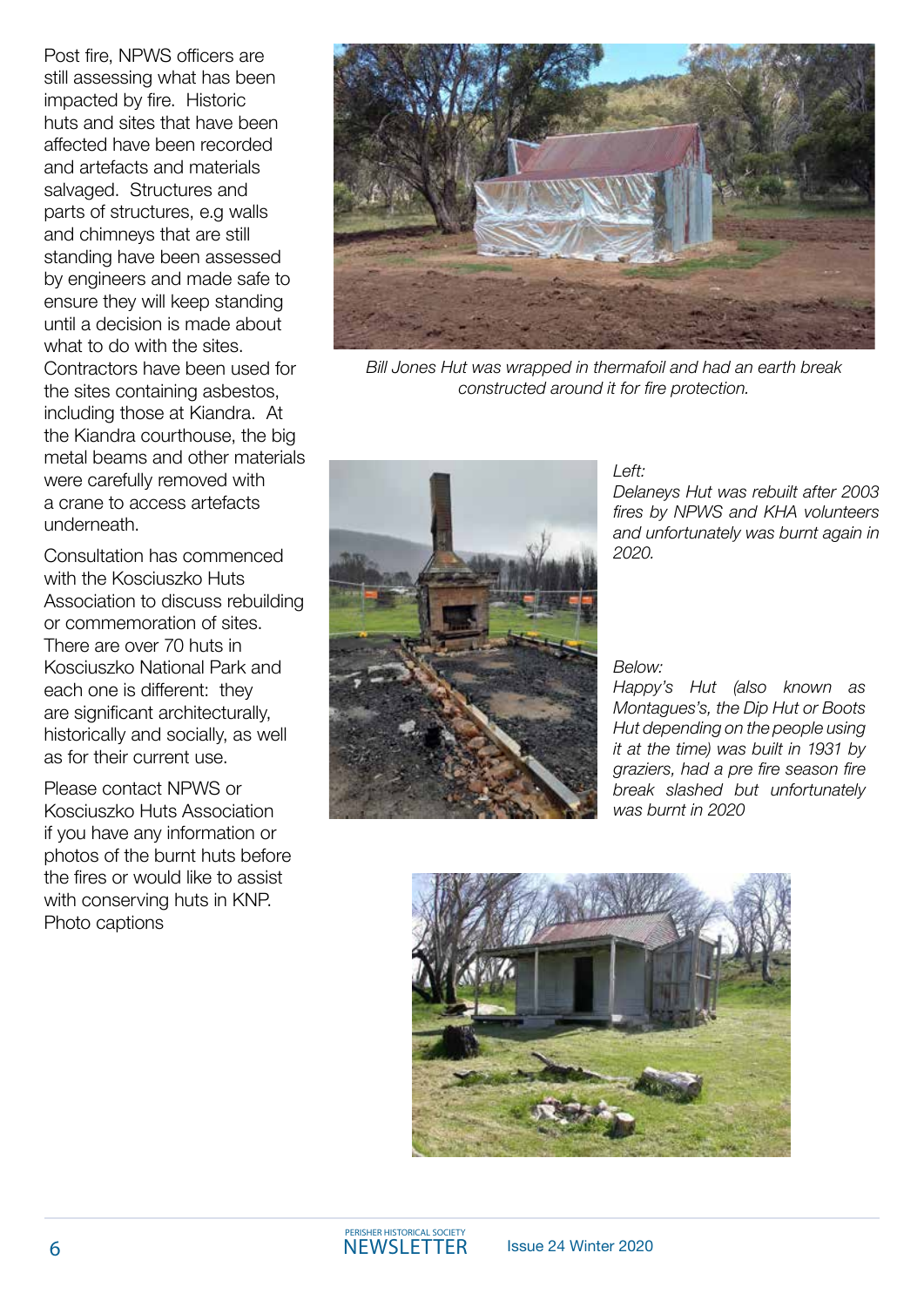# Cliff Wallis Celebrates 30 Years at the Sundeck

The Sundeck Hotel is not only the highest hotel in Australia (1769 m above sea level) but also the oldest commercial hotel in Perisher Valley. It was first built in May 1959 by Ken Murray who also built some of Perisher's first lifts. Just over 6 months later, in January 1960, the new hotel burnt to the ground. The *Sun Herald* famously ran the story on its front page: "48 flee from blazing Alps hotel. Dog gives warning". Incredibly, just over 4 months later, the hotel was rebuilt in time for the 1960 snow season.

Cliff bought the Sundeck in 1990 and has made many improvements, including the 10 kW grid interactive solar system – the first solar panels in Perisher. All carbon emissions from the hotel are offset with tree plantings on his south coast property. At the end of each season, any remaining food is donated to Oz Harvest.



Cliff and Sayaka share a great love of music, commissioning new work, providing live music at both the Sundeck and Tathra Hotels and supporting the Four Winds Festival at Bermagui. They also run music festivals at both hotels.

They are keen members of the PHS and have been closely involved in the Perisher Cup and Presentation. The Sundeck Hotel also runs the Sundeck

Cup, a cross-country race for all comers, run under handicap conditions, with all proceeds going to the development fund for the Australian XC Ski Team.

When Cliff and Sayaka cannot be found in the mountains, they will be by the sea at the Tathra Hotel.



*Left: Sun-Herald newspaper cutting reporting the fire. Right: Sundeck Hotel Postcard See more historical photographs at* https://www.sundeckhotel.com.au/50th-anniversary and https://perisherhistory.org.au/photo-collection/the-neal-collection/

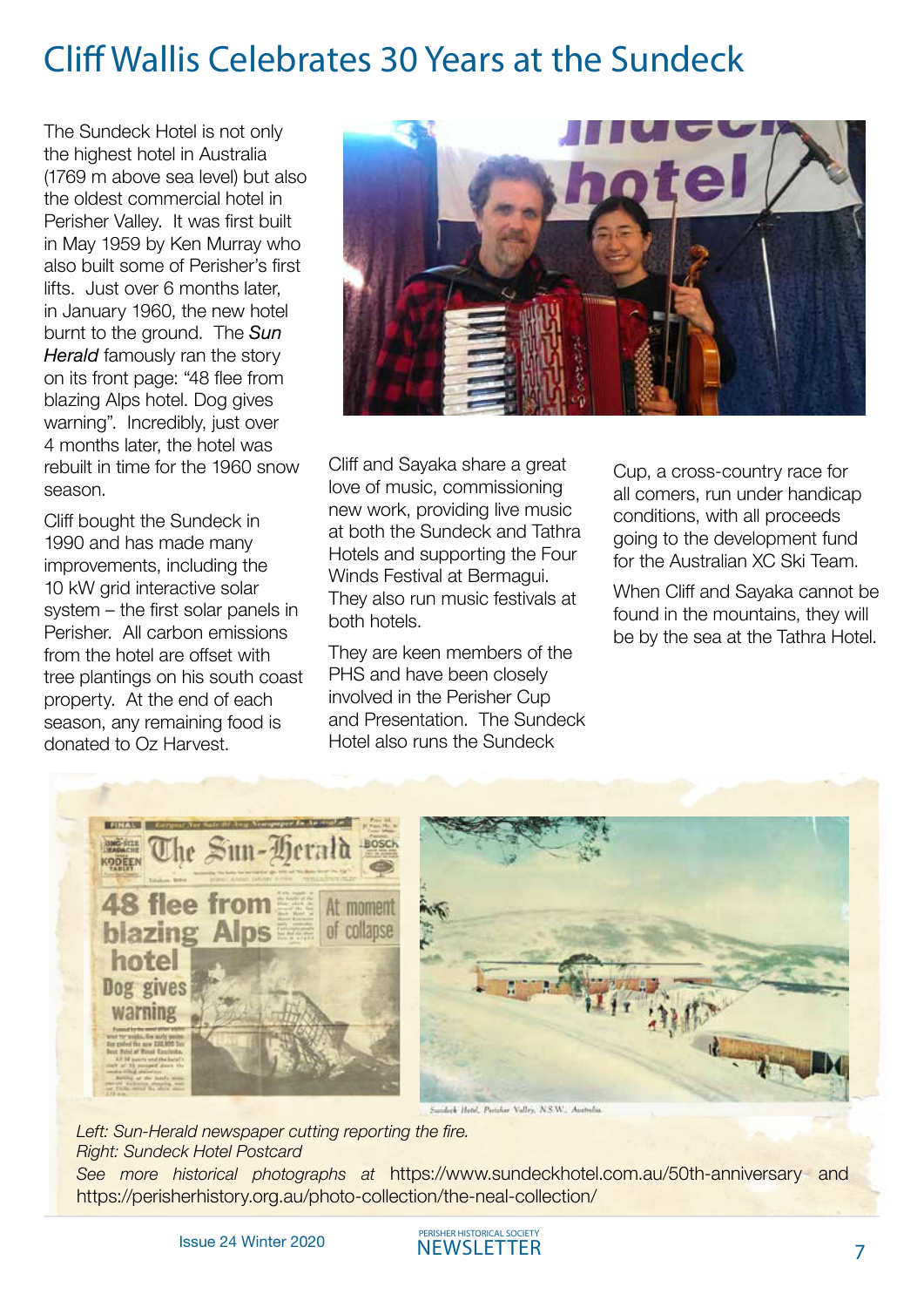# Summer Skiing at Sea Level

Skiing in Sydney in the middle of summer? Impossible you might think, but the Cortina Ski Slope at Warringah Mall in Brookvale made this a reality in the sixties.

Australia's first open-air artificial ski run was opened on 1 February 1967 by Donald Maclurcan, President of the NSW Ski Council. At the time, the slope was the largest of its kind in the world and the first in Australia. It was 47 ft (14.33 m) from the ground at the highest point, 40 ft (12.19 m) wide and 200 ft (60.96 m) long. The extruded nylon bristle skiing surface was imported from Holland by Dick Mann and Lex Cohen after Dick had observed a similar slope in use in Alkmaar, Holland. For skiers, the surface felt like packed powder snow and, unlike some other artificial ski runs, did not damage the soles of the skis. The varying gradient of the slope offered a challenge to all skiers, from beginners to experts.

An electric rope tow carried skiers to the top of the slope and floodlighting at night allowed operation 12 hours a day, seven days a week. The slope was enclosed with a wire mesh fence and thick cushions at the bottom provided protection for out-of-control skiers and toboggans. Even so, there were some minor injuries. John Green of Merriment Lodge in Perisher remembers a painful broken thumb. Ski equipment could be hired from the Snowline Ski Centre at the site.

To complete the skiing experience, there was a kiosk serving light refreshments and a

Don't believe it? no ! Hop over You don't and damage your see us at ski soles. on Warringah Mall, Cortina Brookvale. SKI SLOPES Phone 93 3261.

*Above: Ad for the Cortina Ski Slope from the Ski Year Book 1967. Below: Postcard advertising the ski slope.*



barbecue and dance floor under the stars.

The Ski School – Christine Smith (Australian champion and Olympic representative), Rod Dunning (ski racer) and Johnny Destefanis (Perisher ski instructor) – provided instruction for all standards.

Fairly soon, snow-less skiing became a popular Sydney activity, with large attendances at weekends and evenings.

Rod Dunning was keen to run slalom races on the slope but needed slalom poles that could be fixed to the metal base under the matting and would right themselves when knocked over. This problem was solved by a creative George Spartalis (also famous for importing Lamborghini skis), who designed and made a self-righting slalom pole with a spring base – similar to the type in universal use today.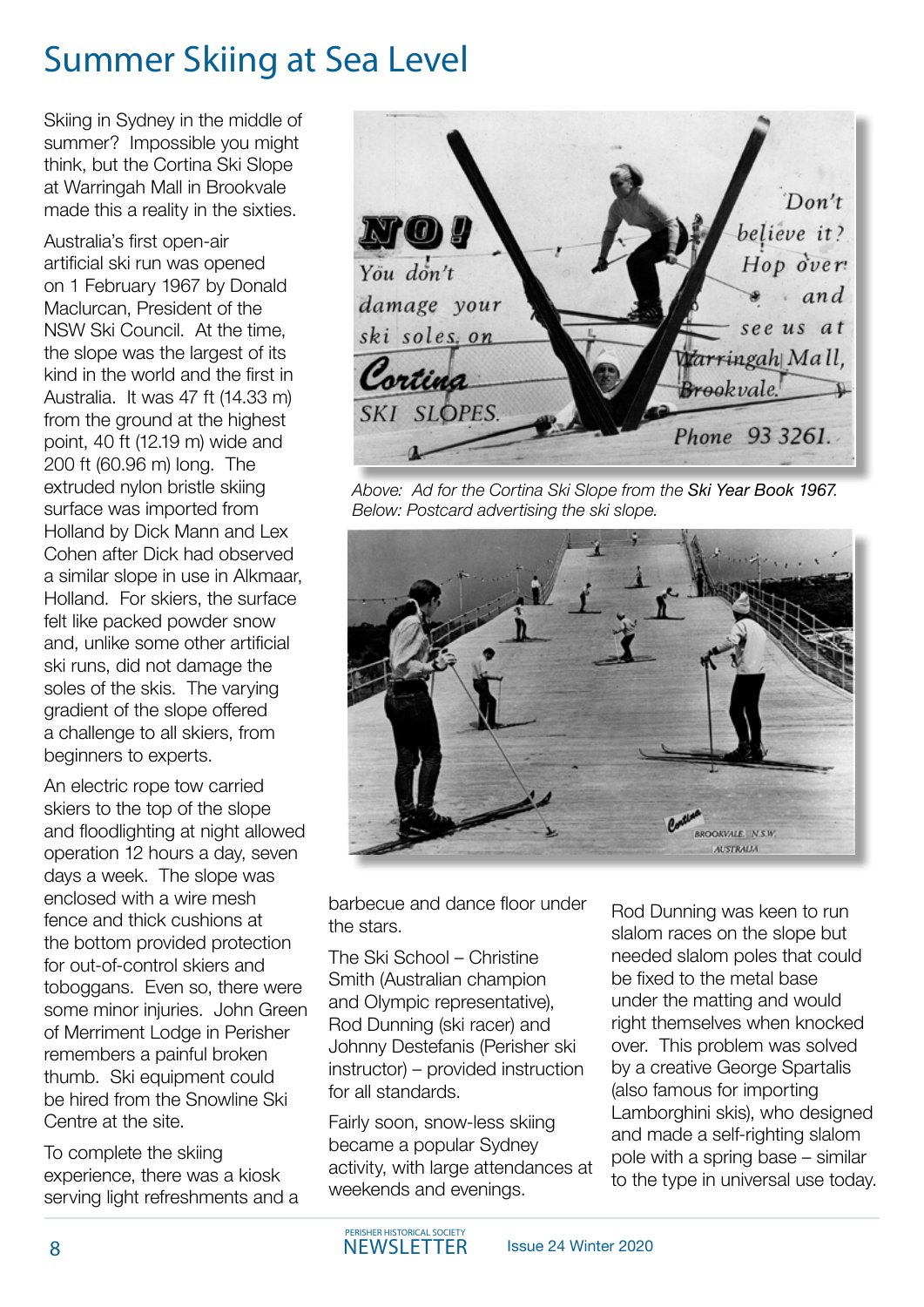Given that this was 1967-68 it is possible George's invention was the first such slalom pole created – what a shame a patent was not taken out!

The slope is believed to have ceased operation in 1968. Perhaps you skied on the artificial 'snow'. We would be delighted to hear from anyone who can add their experience to this story about an ambitious venture to bring skiing to the Northern Beaches of Sydney.

Many thanks to Rod Dunning who provided the information and images for this article. Rod went on to instruct skiers at Thredbo and still lives in Jindabyne.

*NB: An interesting article on grass and sand skiing can be found on the PHS website at*  [https://perisherhistory.org.au/](https://perisherhistory.org.au/dry-skiing/) [dry-skiing/](https://perisherhistory.org.au/dry-skiing/)

# Vale Margo Feiersinger

#### 24.07.1925 – 21.07.2020

Many will be saddened to learn of the passing of Margo Feiersinger. Margo, together with her husband Fritz, built Marritz Alpine Inn at Perisher in1962. Together they created a special 'once experienced never forgotten' atmosphere for their guests. The name Marritz was created by combining their first names – Margo and Fritz.



### Vale Len Hibble

Len Hibble (21.11.1924 - 15.2.20) was a founding member of University Alpine Club (UAC). With a small group of bush walkers from Sydney Technical College and Sydney University, Len inspected potential sites in 1951 for building at Perisher Valley. He was active in the construction works, forming lifelong friendships with the likes of other foundation members, Harry Gorman and Brian Cohen.

From completion of the lodge in 1953, Len was a director of UAC and then chairman for 6 years from 1978 to 1984. Len worked tirelessly, contributing his time to club administration and work projects. He was always available to offer or discuss ways to improve lodge facilities and administration. He cajoled others to develop their own ideas then found solutions/ways forward in a collaborative manner. In particular, he was constantly looking for ways to assist the younger members to become actively involved by sharing experiences and promoting open discussion.

As an engineer in the bearing industry, Len was highly respected nationally, initially as a draftsman then applications/ sales engineer. With a constant yearning for challenges, he continued to work part-time well into retirement, representing specialist bearing suppliers to the railway industry.

Len's love of hiking knew no barriers and included trekking in the Himalayas and Mt Everest in his 60s when others would be thinking of somewhat less

demanding challenges. His other passion was photography which has manifested itself in the pictorial history of the lodge through wall hangings and extensive albums of club memorabilia meticulously arranged in chronological order that enlighten club members and bring every visitor into the heart of UAC. He was also active in working with the Perisher Historical Society, representing the club at book launches or events and enjoyed chatting and exchanging memories with other Valley lodge foundation members.

With his loving family, wife Laurel of 66 years and children Narelle and Ian, Len had a love of life, was a very sincere and passionate person, not one to put himself above others, nor complain about health or life's

*Len Hibble relaxing on UAC deck*



NEWSLETTER GENERAL MERIDIAN RESERVE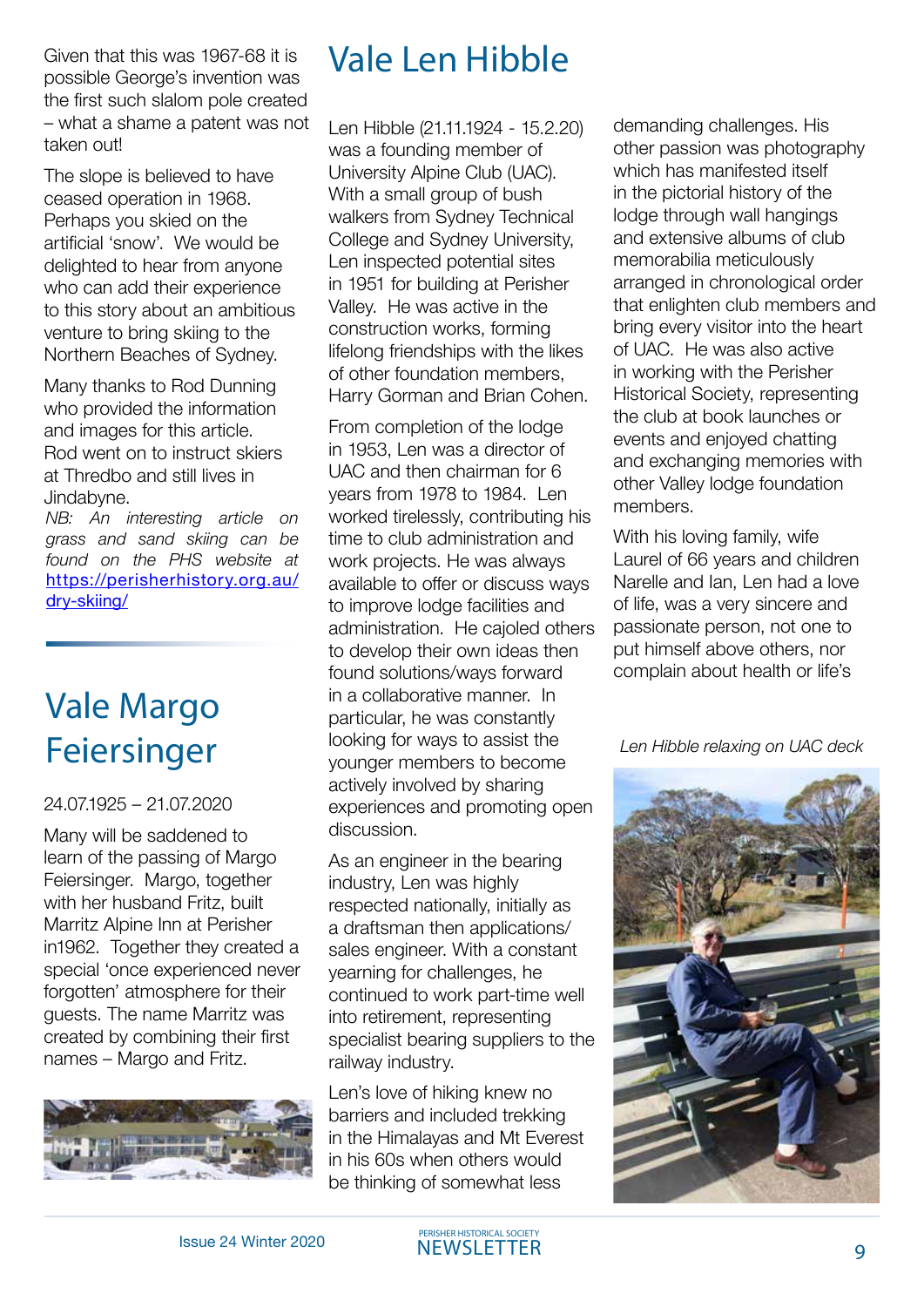# Stone Churches on the Monaro

*by Jan Glover*

Skiers motoring down the Monaro Highway and the Kosciuszko Road are usually focussed on getting to their alpine destination in the quickest possible time. Many do not realise that two of the Monaro's oldest churches – Christ Church Maneroo and Saint Mary the Virgin Anglican Church, Gegedzerick are located not far off the main road and are worth a visit if you have some time to spare.

Up till the year 1845 the religious needs of the Anglicans of Maneroo were cared for by the Rev. Edward Gifford Pryce MA, who was the last of the Missionary Chaplains sent to Australia by the Society for the Propagation of the Gospel. In 1845 Bishop Broughton, the Bishop of Australia, and afterwards the first Bishop of Sydney, made a southern pastoral visit, which included Cooma. After a discussion with the Rev. Mr Pryce, it was decided to erect places of worship in the area. This led to the foundation of the churches at Maneroo and Gegedzerick.

The oldest stone church on the Monaro is Christ Church Maneroo – located only 5 km or so to the southeast of Cooma (via Bombala Road, then right onto Church/ Maffra Road). This stone church was constructed between 1845 and 1849 and is a quaint building reminiscent of English country churches. It has been regularly restored to good condition. A cemetery is located on two sides of the church, and it is situated in a picturesque small valley. Regular worship ceased when St Paul's Cooma was completed in 1871/72.



*Above: Christ Church, Maneroo*

Heading south down the Kosciuszko Road from Cooma, just north of Berridale, we cross the creek with that unpronounceable name - Gegedzerick. A little further on is a laneway with a small sign to St Mary's Gegedzerick. It's only a couple of minutes' drive up the hill to the second oldest church on the Monaro. The official name is Saint Mary the Virgin Anglican Church, Gegedzerick, and it was built from 1849 to 1860. The Gegedzerick Cemetery is located at the rear of the church and is the resting place of many pioneer families of the area. *St Mary's, a modest and rustic stone church, was sited to take advantage of sweeping views over the Gegedzerick plains. The church was solidly built reflecting the pioneering character of those in the mid 19th century and is devoid of decorative elements except wooden crosses topping each gable and only one of the windows featuring a gothic arch. The design shares similarities with the earliest Monaro stone cottages which have a strong resemblance to the crofters' cottages in the UK. The interior is well fitted out with cedar pews and*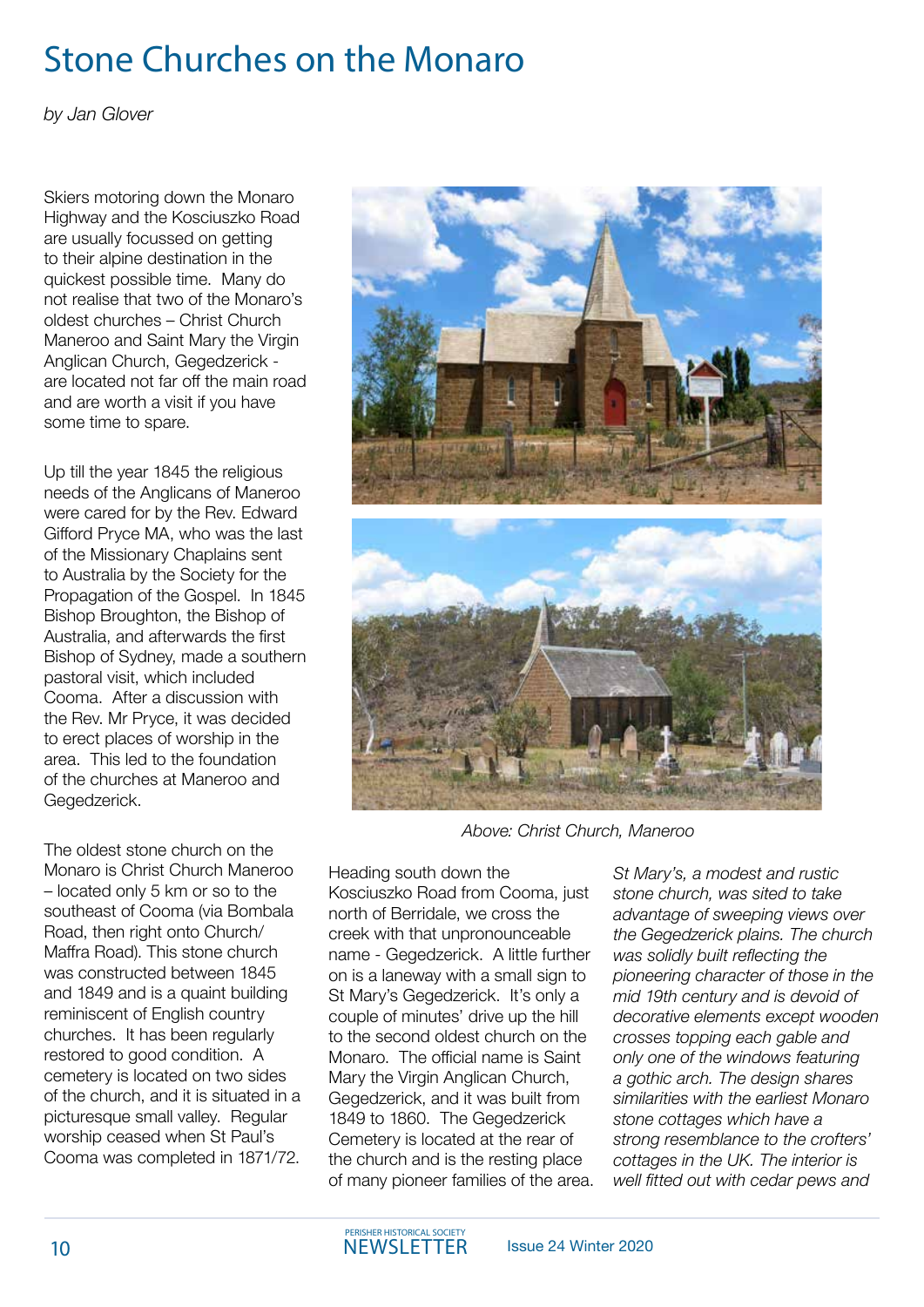

*Photos this page - Saint Mary the Virgin Anglican Church, Gegedzerick*





Cemetery inscriptions for Saint Mary Gegedzerick: [https://austcemindex.com/](https://austcemindex.com/cemetery.php?id=722) [cemetery.php?id=722](https://austcemindex.com/cemetery.php?id=722)

Cemetery inscriptions for Christ Church Maneroo:

[https://austcemindex.](https://austcemindex.com/?cemid=1306) [com/?cemid=1306](https://austcemindex.com/?cemid=1306)

*other church accoutrements, simple and in keeping with the character of the place.1* 

The site is associated with the Monaro's first settler, Richard Brooks, who established himself at Gegedzerick in 1827. St Mary's is one of 21 stone churches on the Monaro and demonstrates the local tradition of building in stone. Its design is modelled on St Mary the Virgin at Denham Court, Campbelltown, the Brooks family residence. The church is still in use on special occasions. All Saints, Berridale, built in 1920, now serves as the Anglican church for the area.

<sup>1</sup> [https://www.environment.](https://www.environment.nsw.gov.au/heritageapp/ViewHeritageItemDetails.aspx?ID=2410071) [nsw.gov.au/heritageapp/](https://www.environment.nsw.gov.au/heritageapp/ViewHeritageItemDetails.aspx?ID=2410071) [ViewHeritageItemDetails.](https://www.environment.nsw.gov.au/heritageapp/ViewHeritageItemDetails.aspx?ID=2410071) [aspx?ID=2410071](https://www.environment.nsw.gov.au/heritageapp/ViewHeritageItemDetails.aspx?ID=2410071)

Resources

*http://www.monaropioneers. com/Brooks-richard. htm#RICHARD%20BROOKS*

[http://www.monaropioneers.com/](http://www.monaropioneers.com/churches/anglican.htm) [churches/anglican.htm](http://www.monaropioneers.com/churches/anglican.htm)

[https://www.environment.](https://www.environment.nsw.gov.au/heritageapp/ViewHeritageItemDetails.aspx?ID=2410079) [nsw.gov.au/heritageapp/](https://www.environment.nsw.gov.au/heritageapp/ViewHeritageItemDetails.aspx?ID=2410079) [ViewHeritageItemDetails.](https://www.environment.nsw.gov.au/heritageapp/ViewHeritageItemDetails.aspx?ID=2410079)<br>aspx?ID=2410079